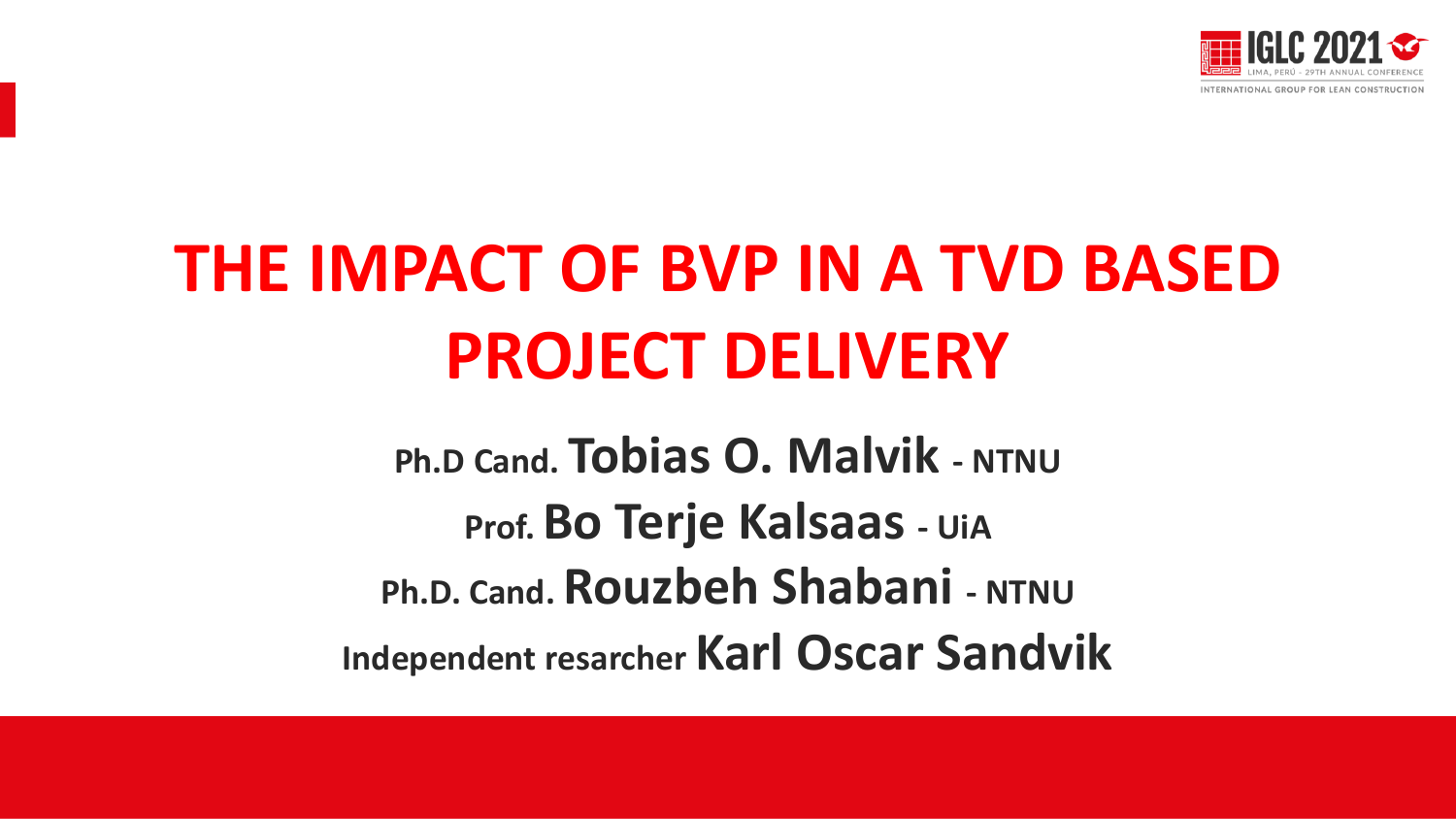

#### **AGENDA**

- Background
- Aim of the research
- Research method
- Target Value Delivery vs. Best Value Procurement
- Case study of a large Norwegian highway project
- Conclusions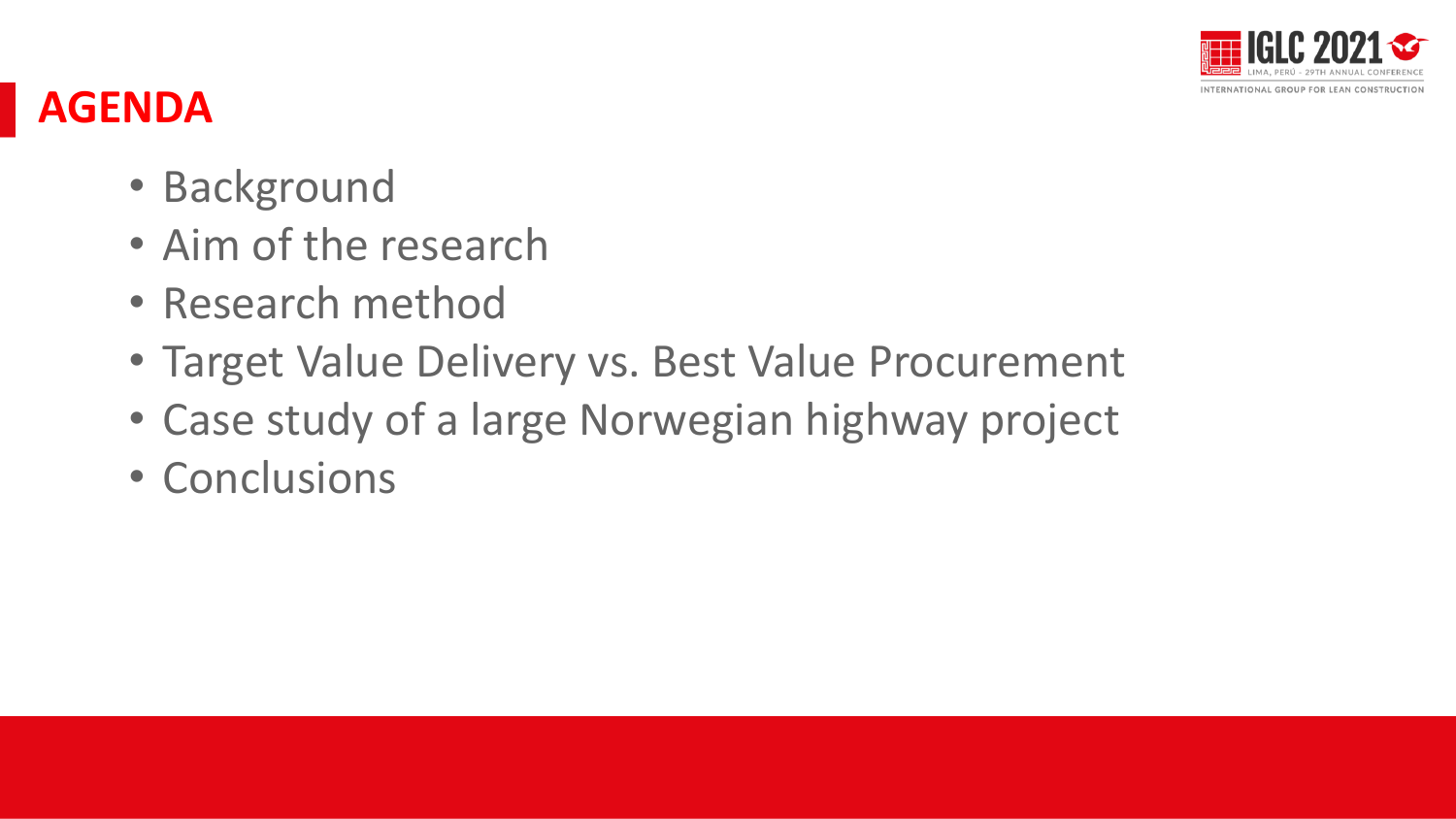

#### **BACKGROUND**

- BVP and collaborative approaches presented as means to deal with increasingly complex projects
- A lack of connection between procurement method and the level of integration in development and execution phase entrante a presentación entrante a proporcional de la proporcional de la proporcional de la proporcional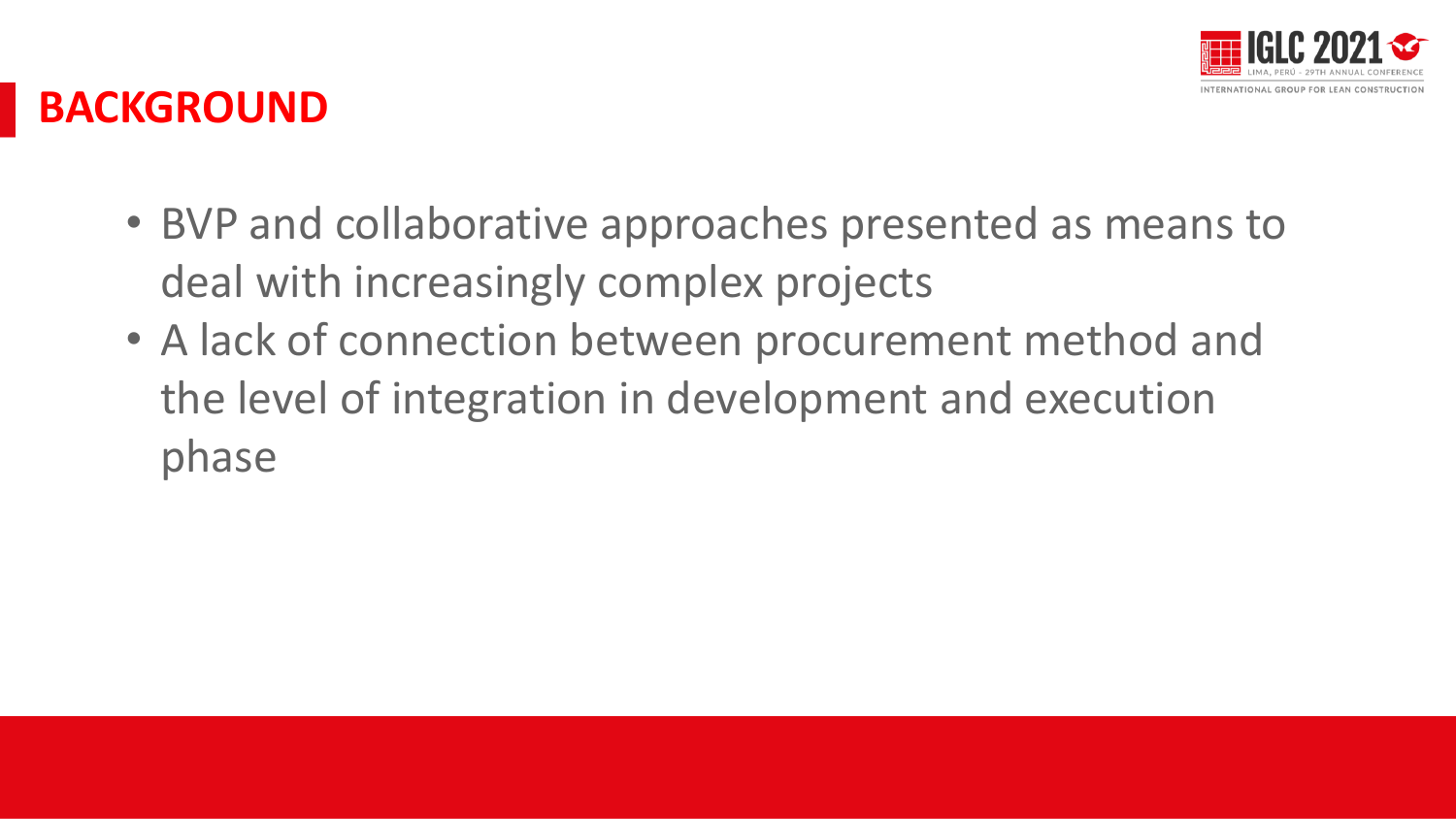

#### **AIM OF THE RESEARCH**

- BVP as procurement method
- TVD as a central element in the development- and execution phase
- What is the link between BVP and TVD?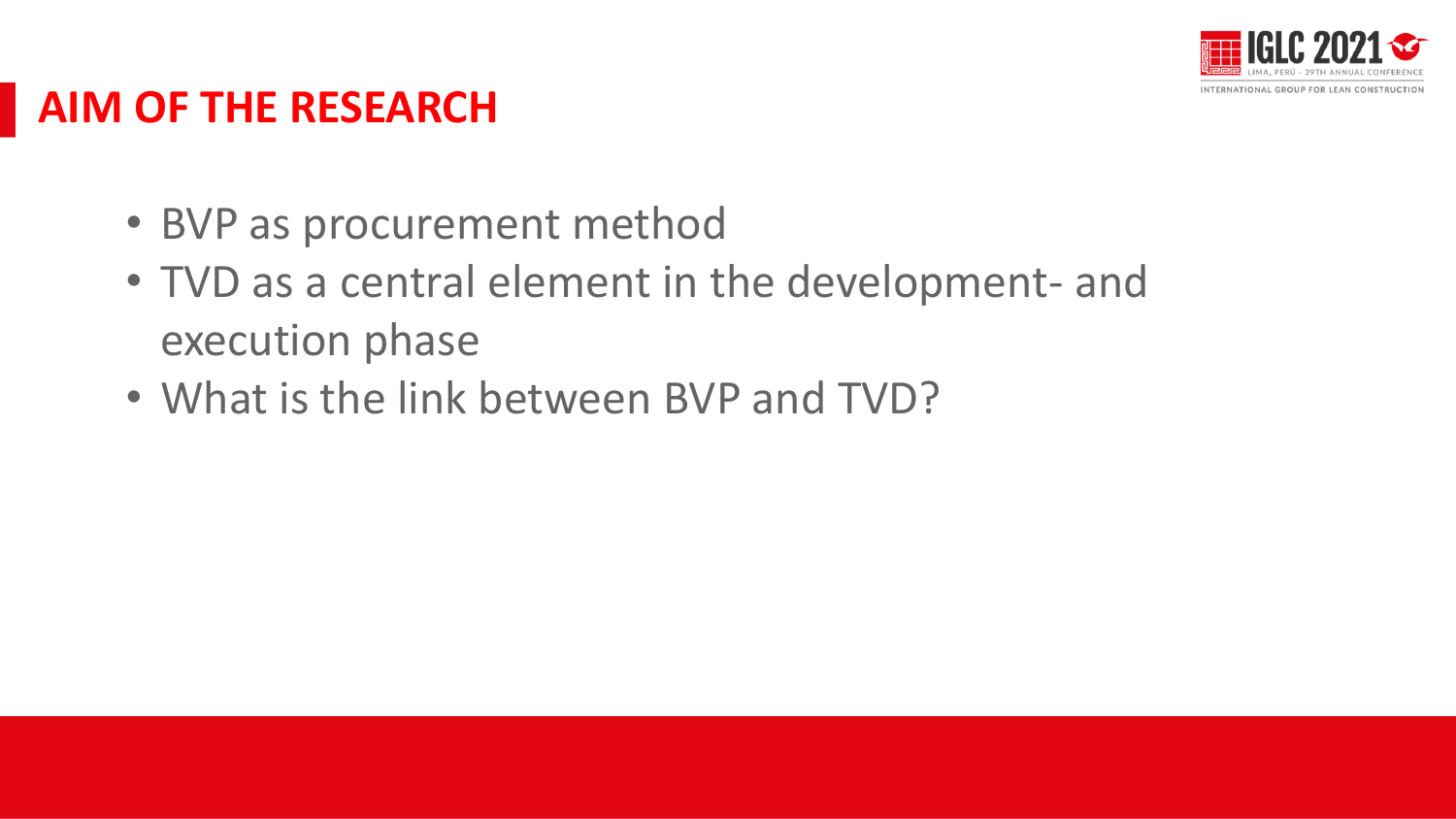

#### **RESEARCH METHOD**

- Direct observation for one year
- Literature review, focusing on TVD and BVP
- Document analysis
- Semi-structured interviews

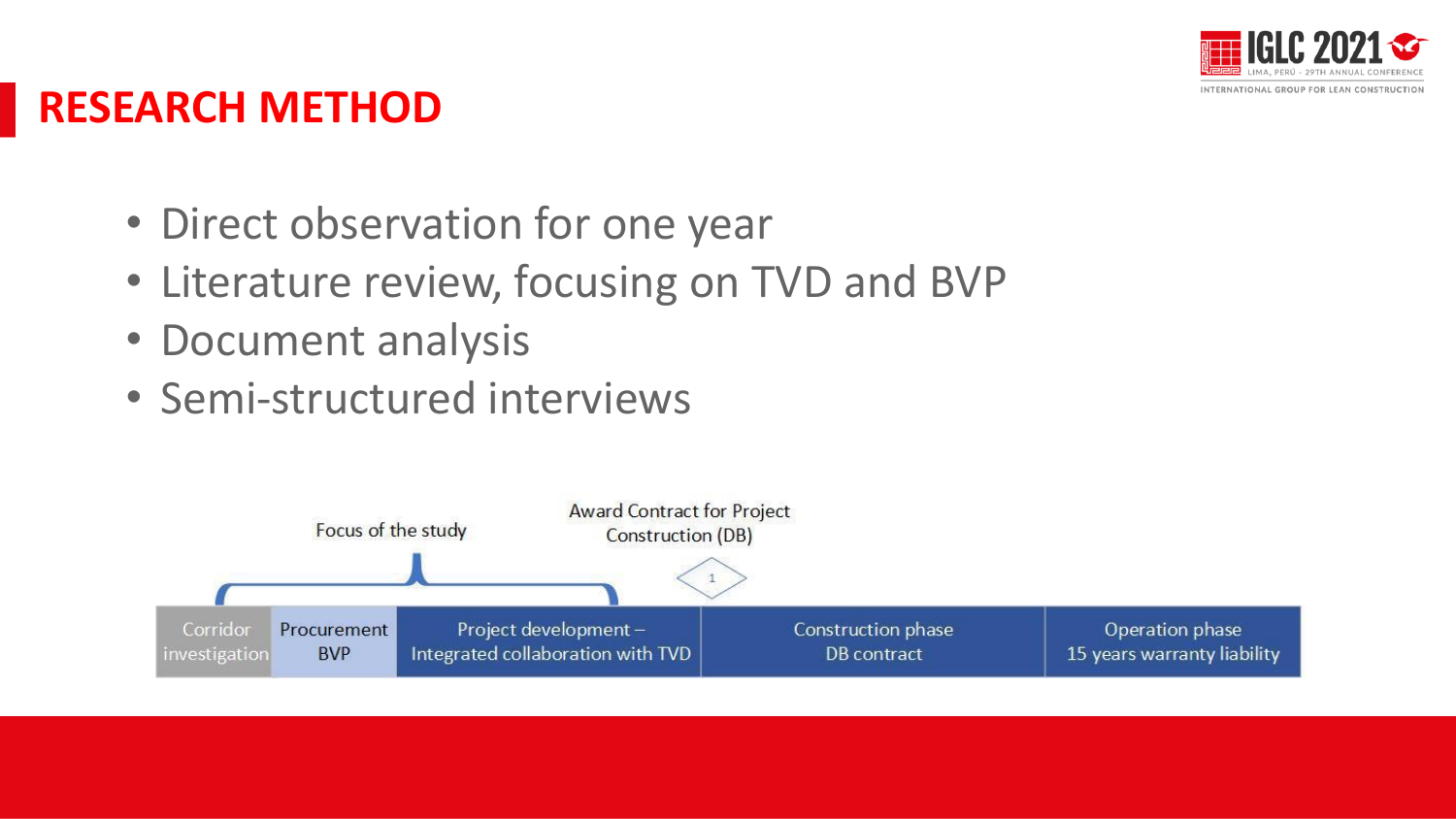

#### **BEST VALUE PROCUREMENT**

- Choosing the expert vendor with the best experience to prevent and minimize risk for both parties [1]
- Value focus

[1] Kashiwagi, D. (2011). Best Value Procurement/Performance Information Procurement System Development. Journal for the Advancement of Performance Information and Value, 3(1), 12-12.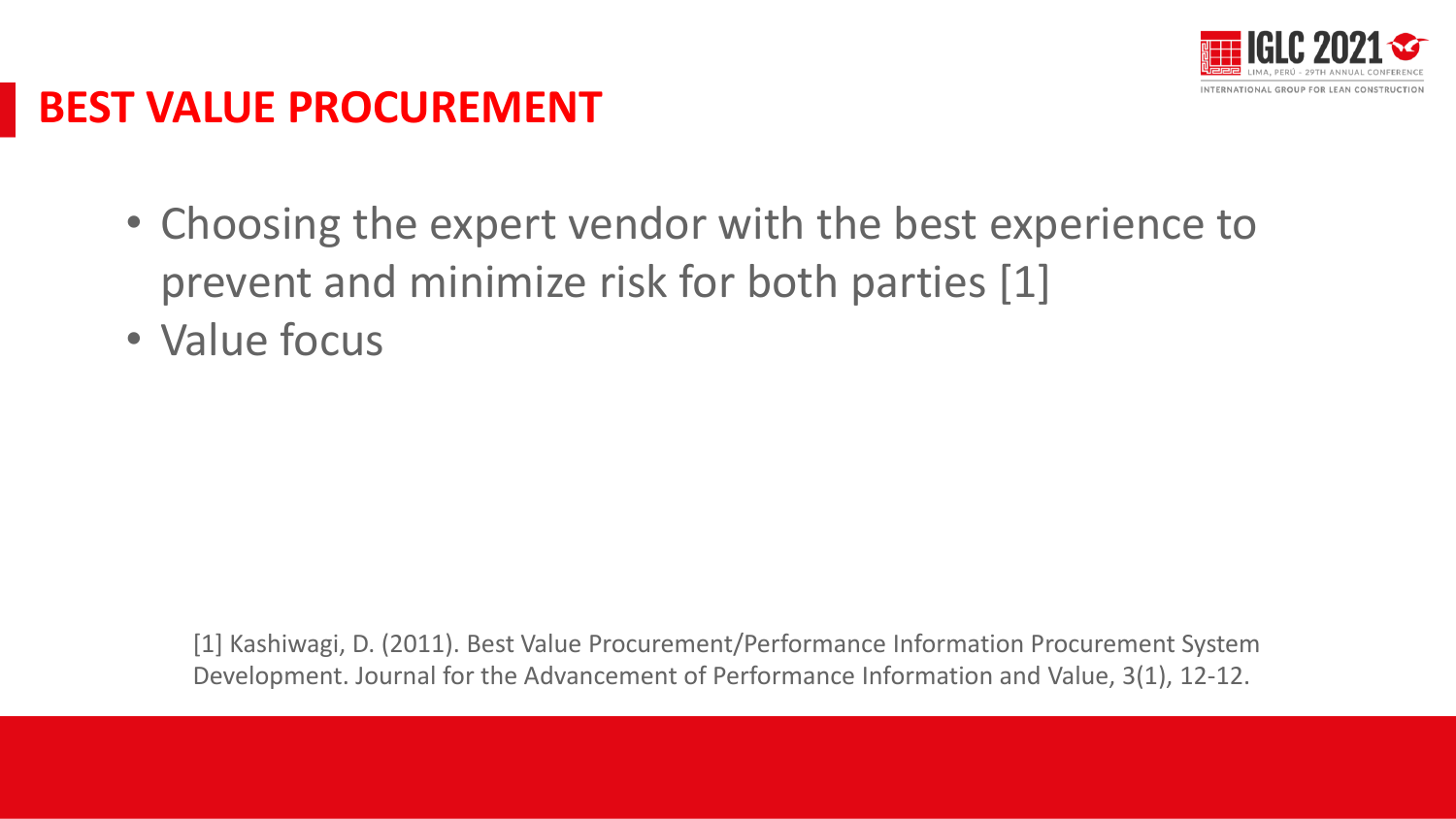

#### **TARGET VALUE DELIVERY**

- An incentive structure to share risks and benefits from cost reduction
- Value focus
- Trust, collaboration, cross-disciplinary problem-solving and transparency  $[2]$

[2] Do, D., Chen, C., Ballard, G., & Tommelein, I. (2014). Target value design as a method for controlling project cost overruns. International Group for Lean Construction, 22.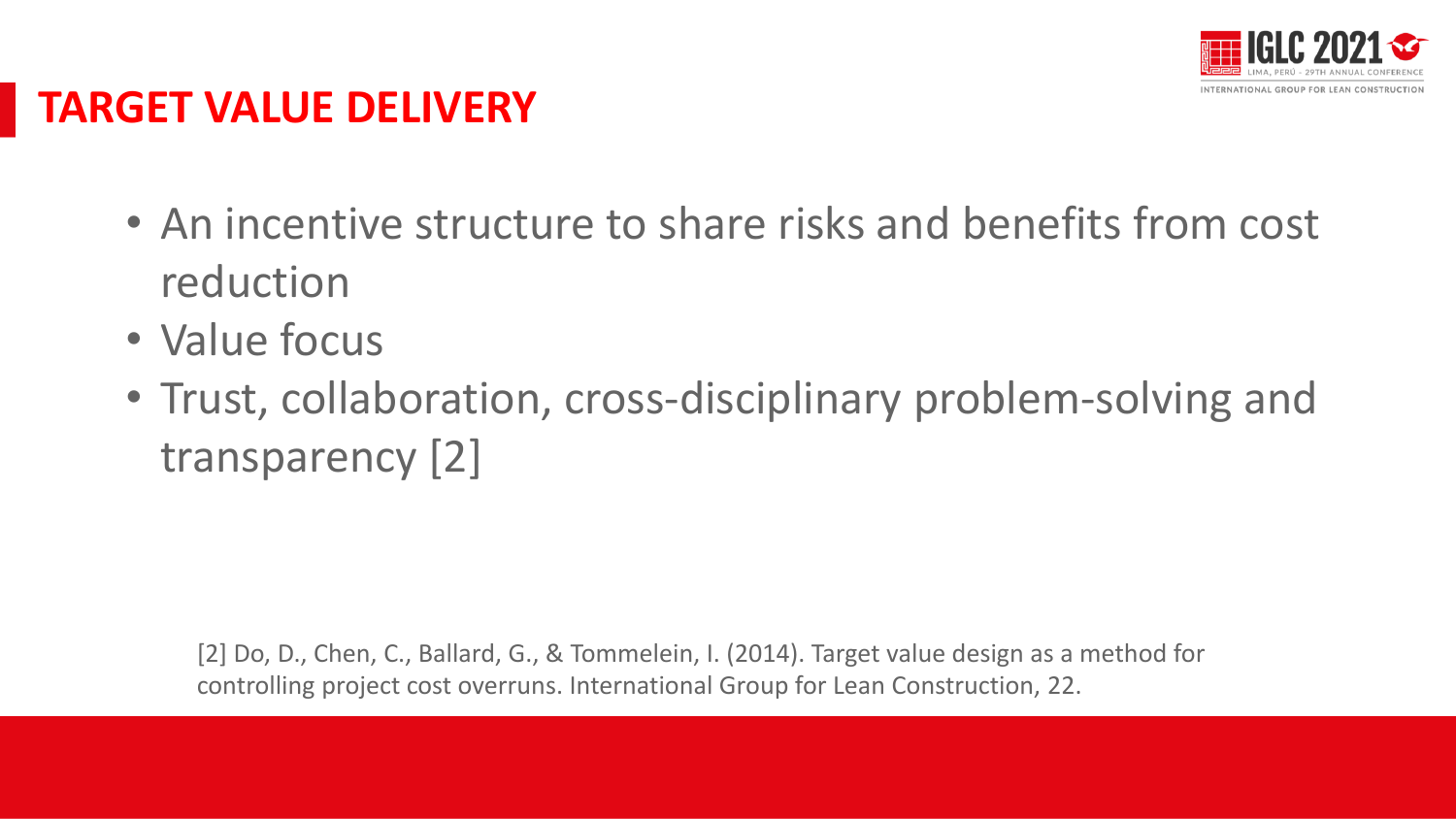

#### **BVP VS. TVD**

- Fundamental objective is to capture and preserve value, but how is value achieved?
- In TVD, by collaboration
- In BVP, by the contractor
- This seems contradicting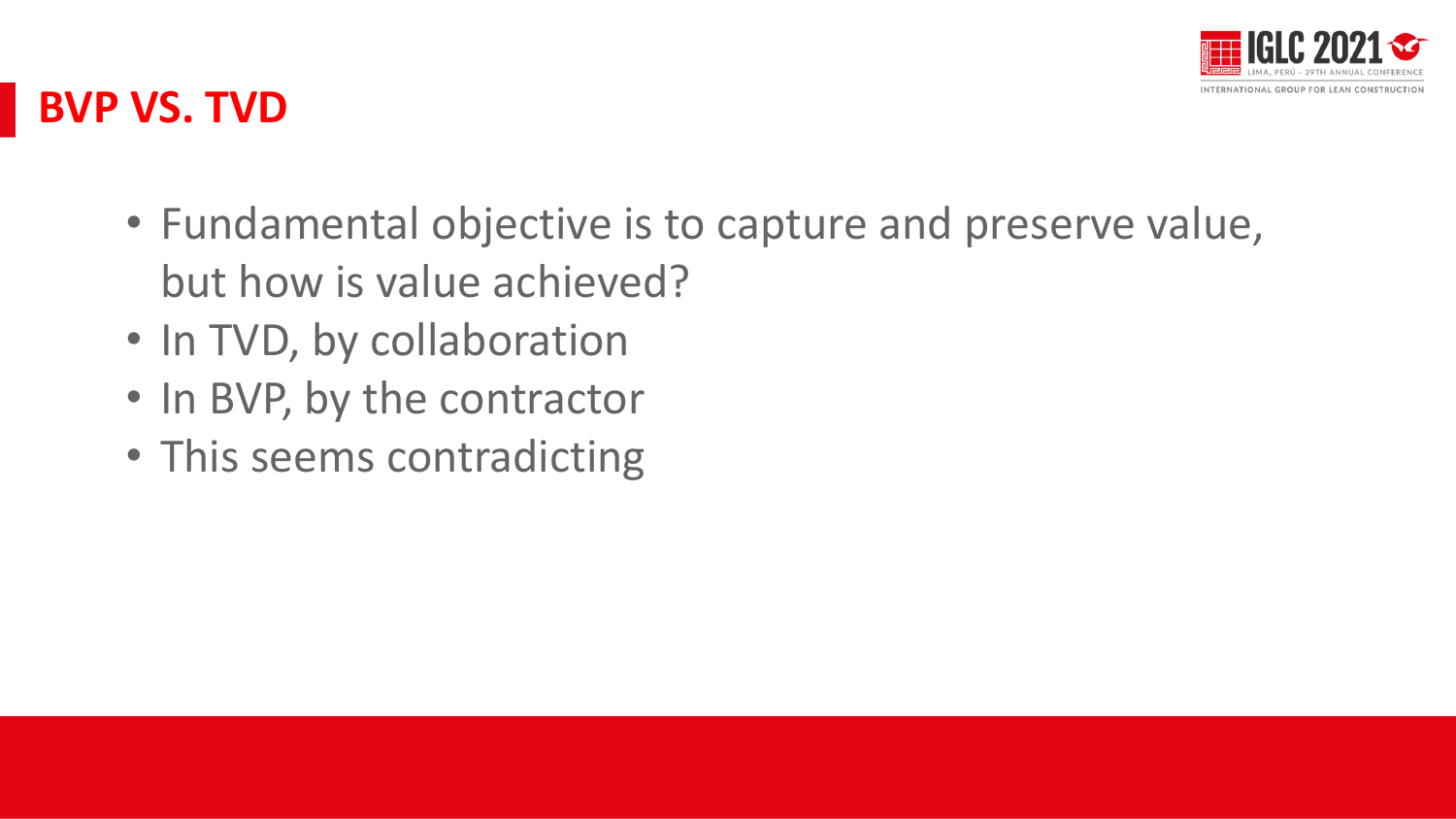



### *Best Value Procurement (BVP) is not consistent with the Target Value Delivery (TVD) approach*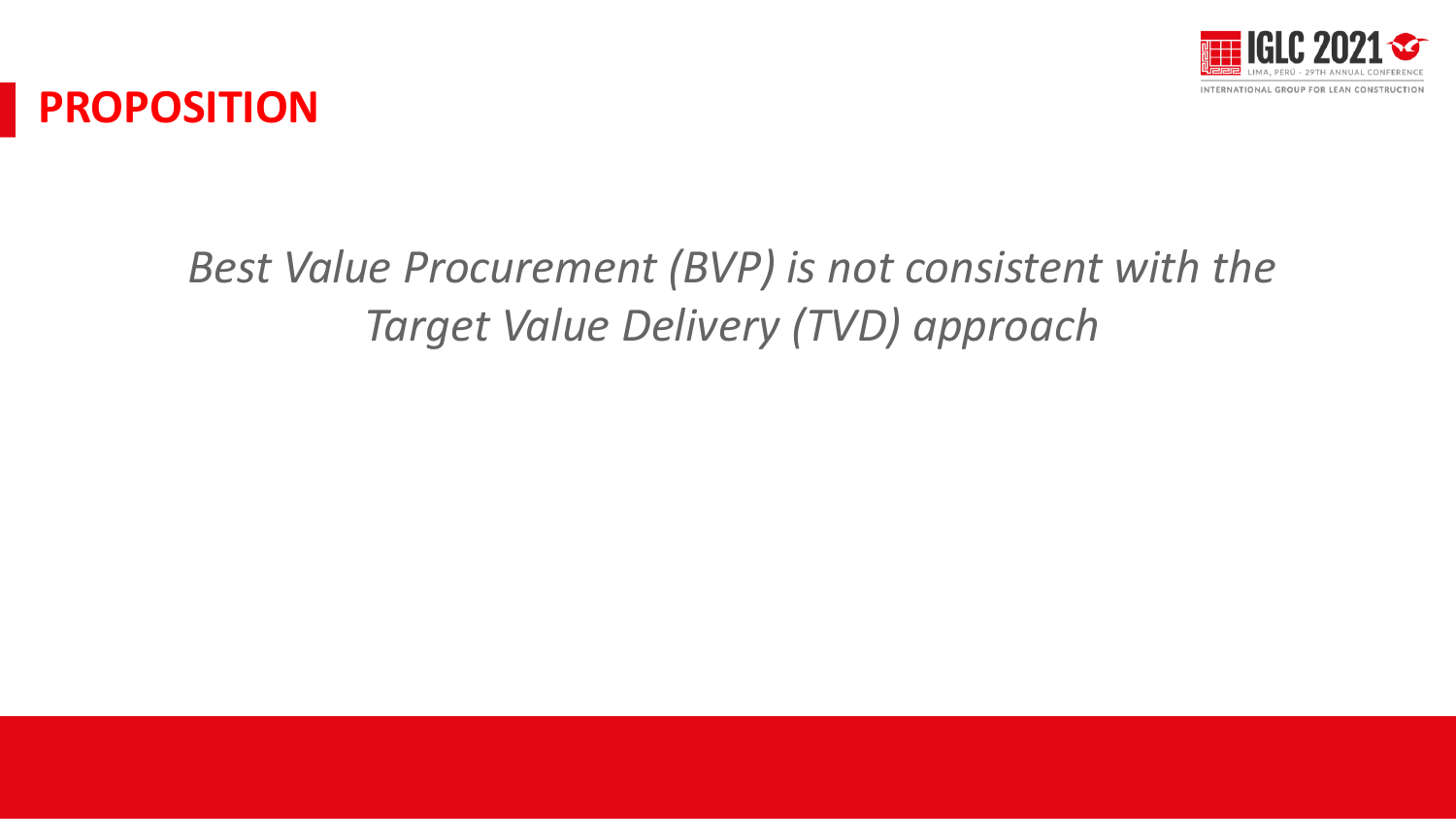

#### **CASE STUDY OF A LARGE NORWEGIAN HIGHWAY PROJECT** NTERNATIONAL GROUP

| Case description                  | Highway case                                                                     |
|-----------------------------------|----------------------------------------------------------------------------------|
| Scope                             | 32 km four-lane highway                                                          |
| Procurement method                | <b>Best Value Procurement</b>                                                    |
| PDM (project development phase)   | "Integrated collaboration" (inspired by IPD)<br>with TVD and other LC principles |
| PDM (construction phase)          | Design-Build with a target price                                                 |
| Contract size                     | \$432 million                                                                    |
| Planned construction start-finish | 2021-2025                                                                        |

**Table 1.** Case description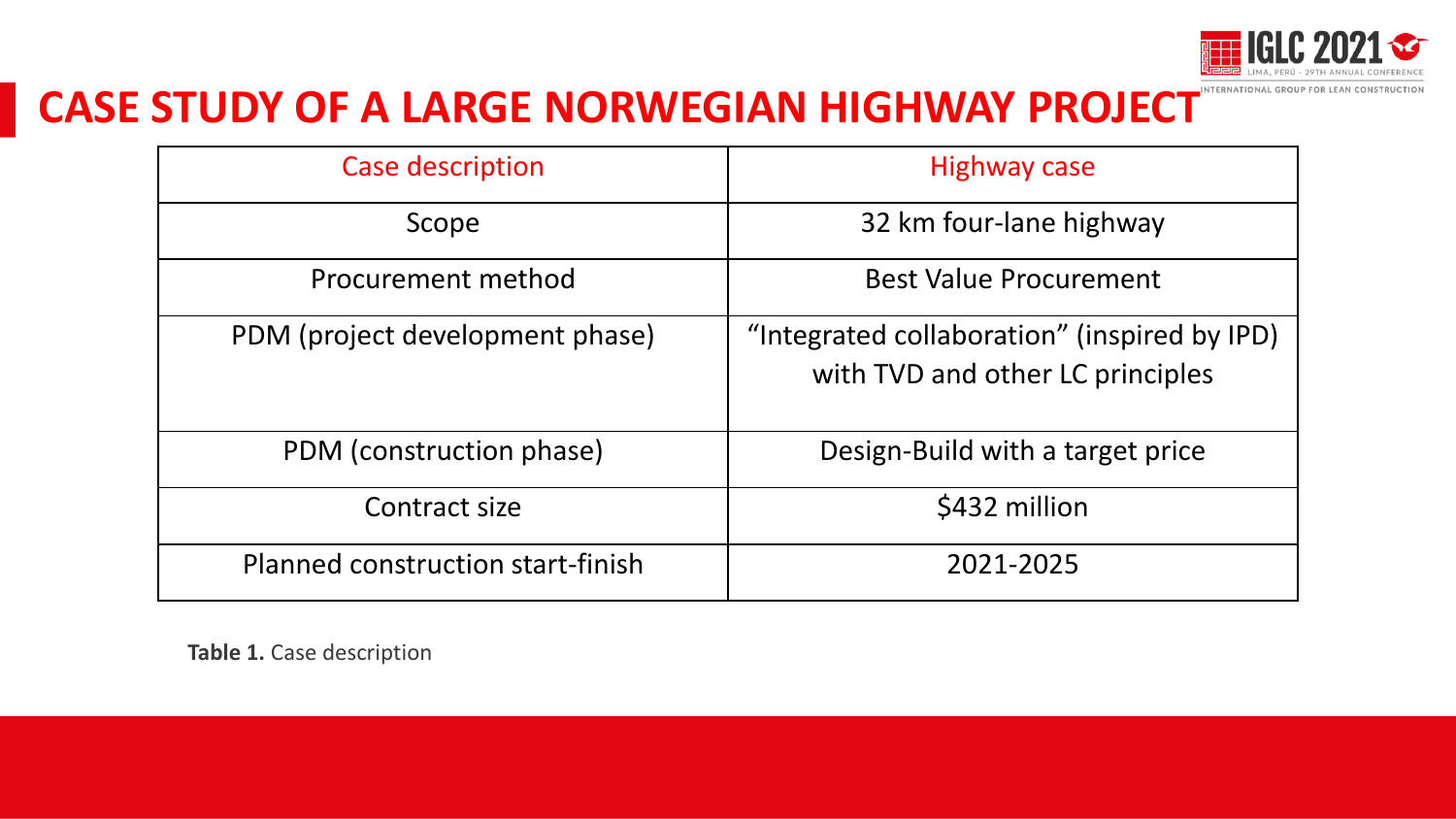

#### **CASE STUDY – CLIENT INVOLVEMENT**

- ICE meetings for decision-making
- "Best alternative" later overruled by client but this was not generalizable for the project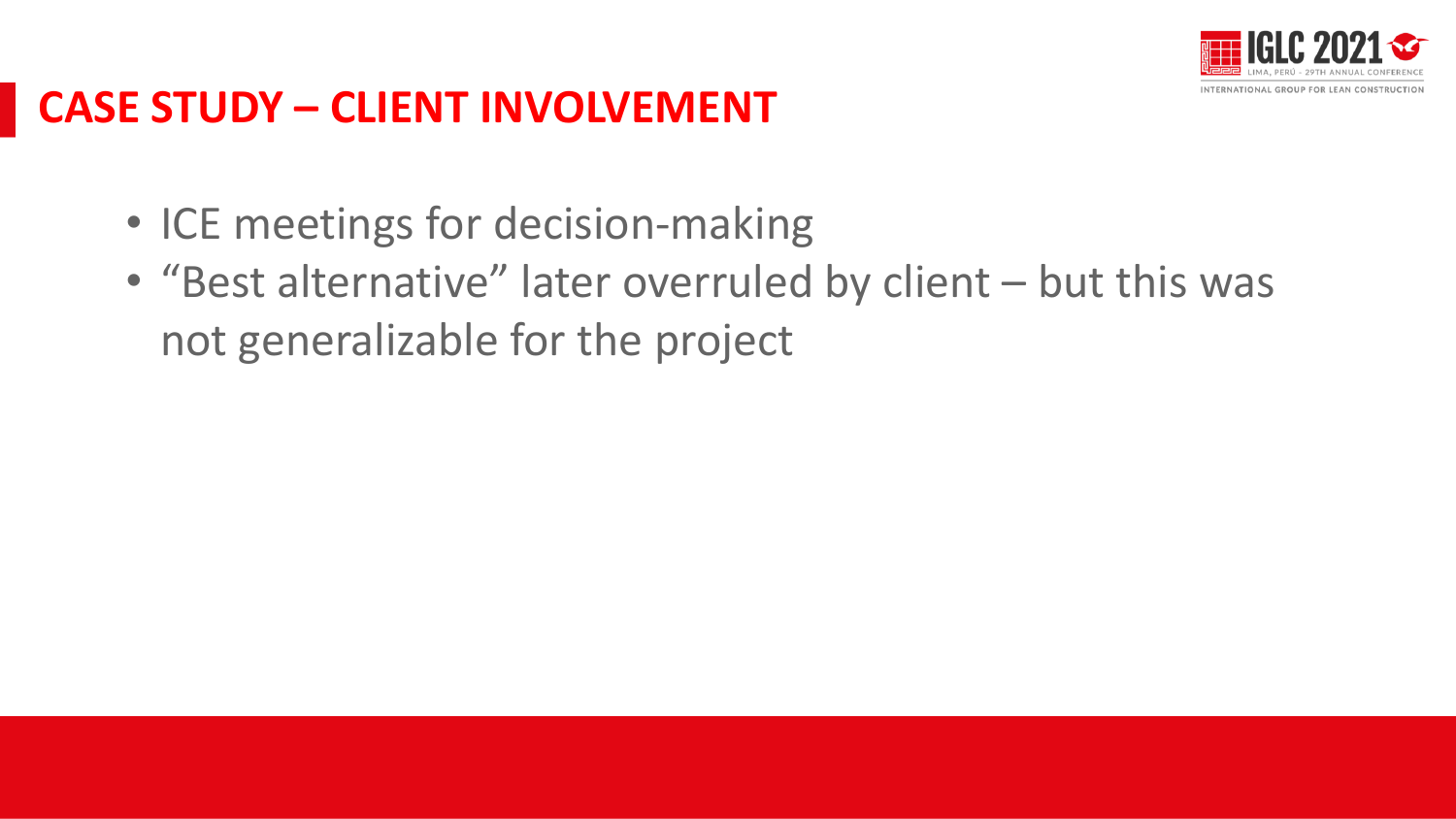

#### **CASE STUDY – COST ESTIMATION ISSUES**

- The client did not take part in the cost estimation
- BoQ and output estimation presented aggregated
- Made it difficult to be transparent
- Not according to the concept of target costing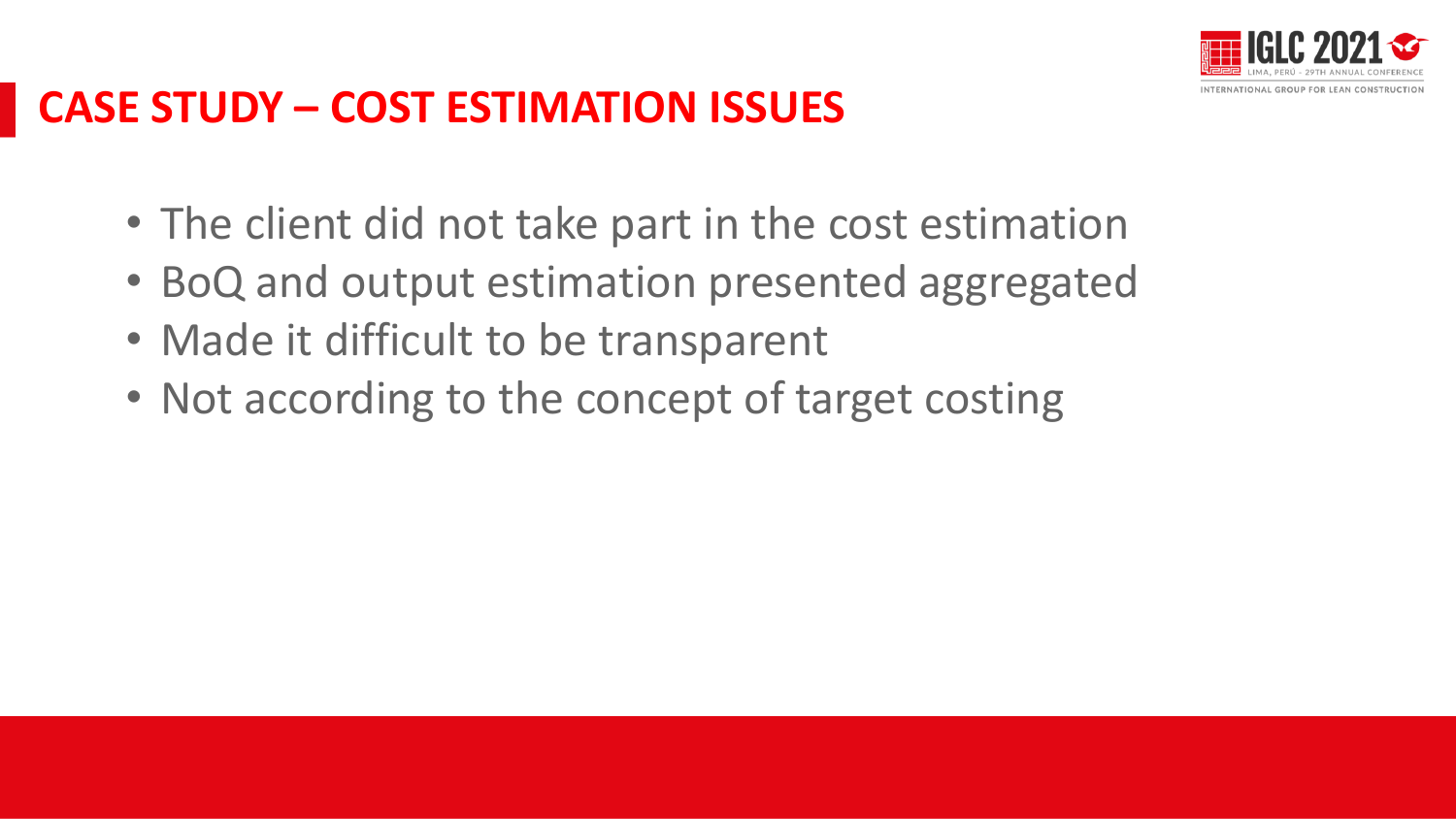

#### **CASE STUDY – DEVIATIONS IN PROJECT EXPECATIONS**

- Solutions from the contractor did sufficiently, but not perfectly, meet the clients expectations
- The contractor felt ownership to the work done in the BVP process – which made them more reluctant to change

*"Expert in what – to build roads or collaborative processes?"*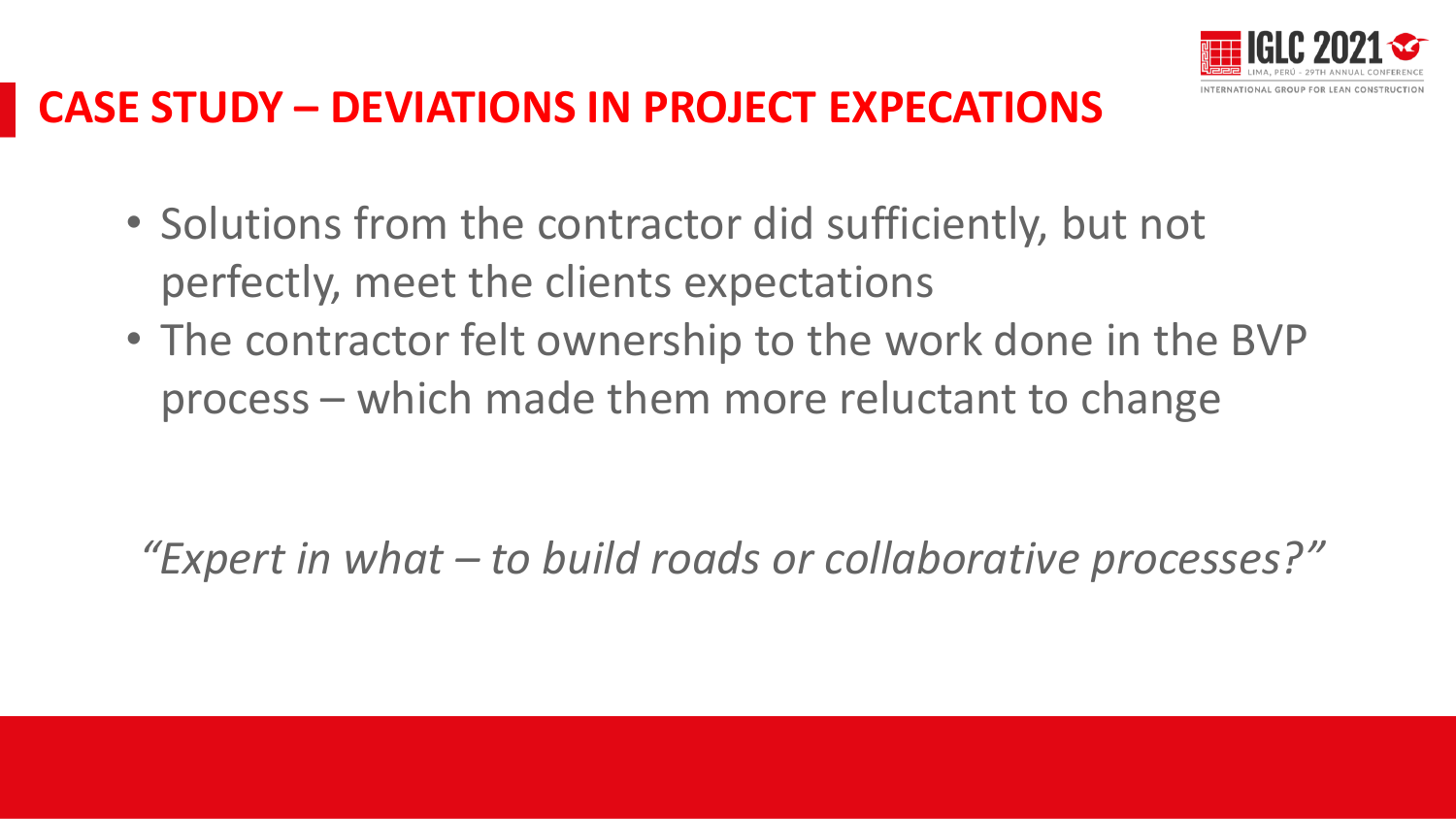

#### **CONCLUSIONS**

- BVP is about selecting an expert based on technical skills the TVD process require collaborative skills
- BVP is based on the idea that there might be an imbalance between client and contractor – this is not always the case
- Examples from the case suggests that BVP leads to inefficient use of TVD:
	- Impatience to start the work immediately after contract-signing resulted in lack of further clarification to agree on optimal and uniform solutions
	- The fact that the contractor is seen as the "expert" in the BVP process did not act in accordance with the collaborative nature of the TVD practice